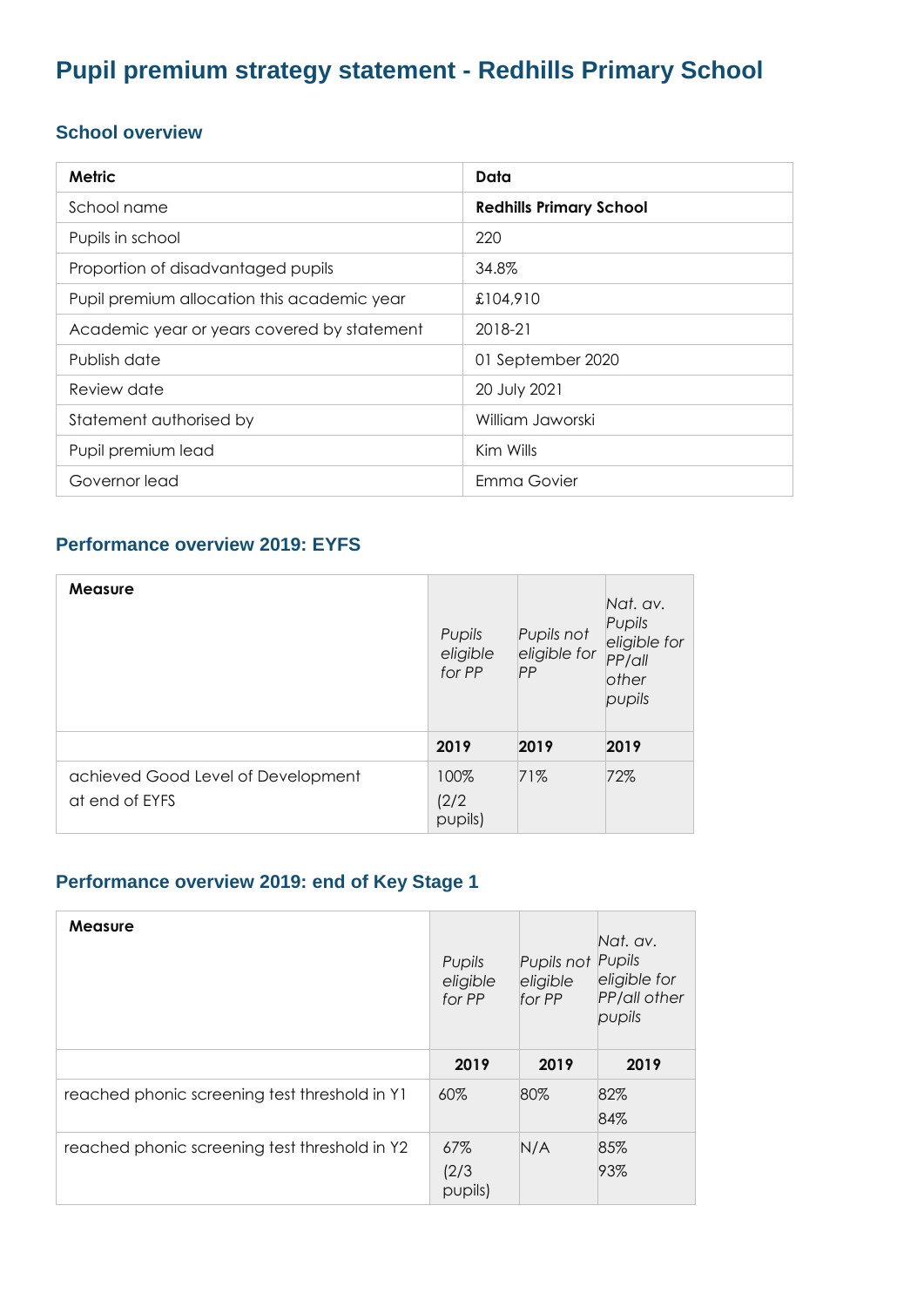| achieved expected standard or above in<br>reading | 47% | 100% | 62%<br>78% |
|---------------------------------------------------|-----|------|------------|
| achieved expected standard or above in<br>writing | 53% | 96%  | 55%<br>73% |
| achieved expected standard or above in<br>maths   | 53% | 96%  | 79%<br>83% |

### **Performance overview 2019: end of Key Stage 2**

| Measure                                                                            | Pupils<br>eligible<br>for PP | Pupils not Nat. av.<br>eligible<br>for PP | All pupils |
|------------------------------------------------------------------------------------|------------------------------|-------------------------------------------|------------|
|                                                                                    | 2019                         | 2019                                      | 2019       |
| achieved expected standard or above in<br>reading                                  | 60%                          | 75%                                       | 62%<br>78% |
| achieved expected standard or above in<br>writing                                  | 73%                          | 83%                                       | 68%<br>83% |
| achieved expected standard or above in<br>grammar, punctuation and spelling (GPaS) | 67%                          | 75%                                       | 67%<br>83% |
| achieved expected standard or above in<br>maths                                    | 73%                          | 83%                                       | 67%<br>84% |
| achieved expected standard or above in<br>reading, writing & maths                 | 53%                          | 71%                                       | 51%<br>71% |
| <b>Progress</b>                                                                    |                              |                                           |            |
| Progress score reading                                                             | $-0.45$                      | $-0.08$                                   | 0.23       |
| Progress score writing                                                             | $-0.11$                      | 1.93                                      | 0.51       |
| Progress score mathematics                                                         | 0.15                         | 1.57                                      | 0.03       |

### **Teaching priorities for current academic year**

| Aim                     | Target                                                             | Target<br>date |
|-------------------------|--------------------------------------------------------------------|----------------|
| Progress in Reading     | Achieve national average<br>progress scores in KS2<br>Reading (+2) | Sept 21        |
| Progress in Writing     | Achieve national average<br>progress scores in KS2 Writing<br>(+2) | Sept 21        |
| Progress in Mathematics | Achieve average KS2<br>Mathematics progress score<br>(+2)          | Sept 21        |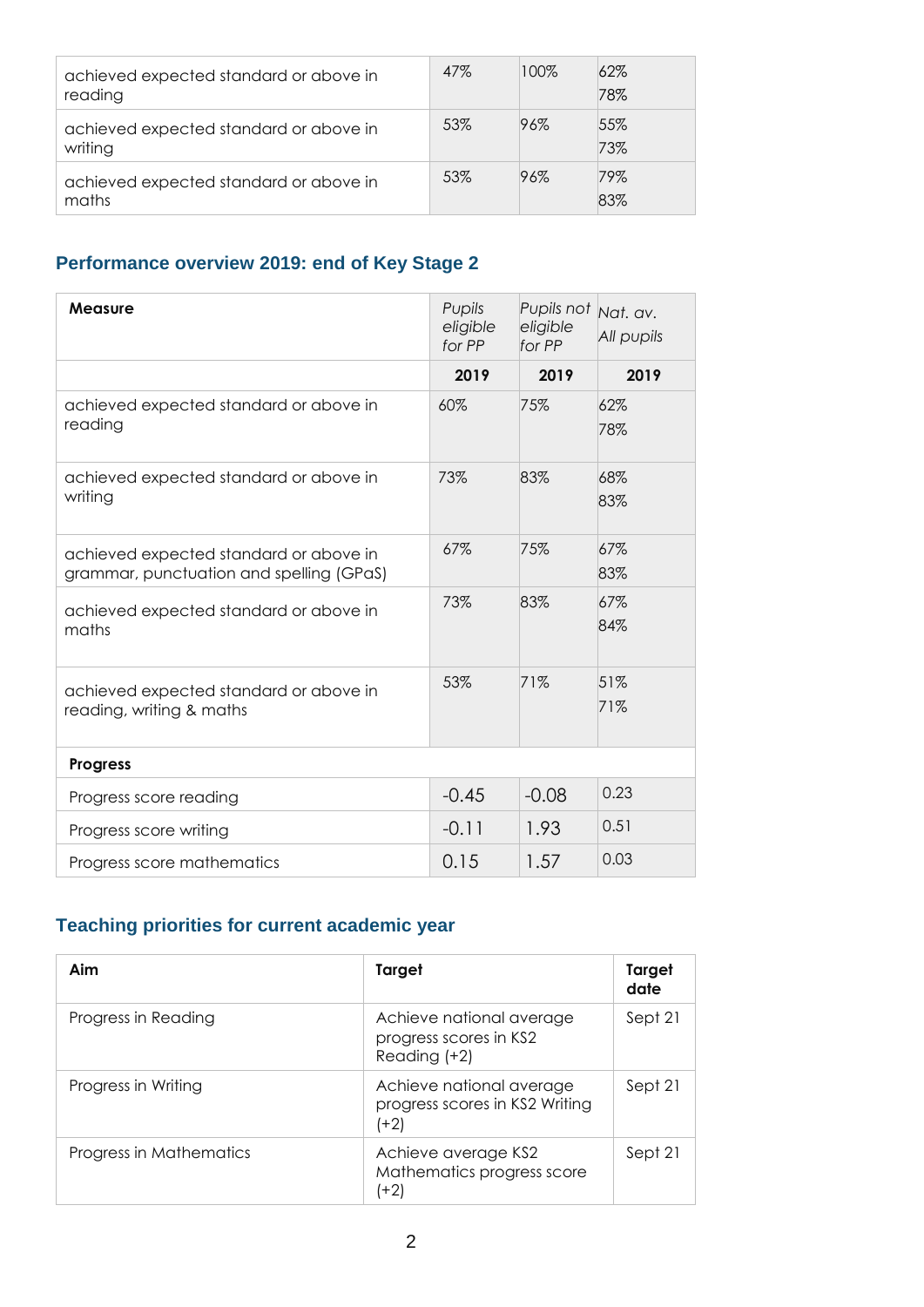| <b>Phonics</b> | Achieve above national<br>average expected standard<br>in PSC        | Sept 21 |
|----------------|----------------------------------------------------------------------|---------|
| Other          | Improve attendance of<br>disadvantaged pupils to LA<br>average (97%) | Sept 21 |

# **Strategy aims for disadvantaged pupils - Academic**

| <b>Measure</b>                                                                                                                             | <b>Activity</b>                                                                                                                                                                                                                                                                                                                                                                                                                                                                                      | <b>Success Criteria</b>                                                                                                                                                                                                                                                                                                                                      | <b>Target</b><br><b>Date</b> | Projected<br>Spending                                                                                                                                                                                                                                                         |
|--------------------------------------------------------------------------------------------------------------------------------------------|------------------------------------------------------------------------------------------------------------------------------------------------------------------------------------------------------------------------------------------------------------------------------------------------------------------------------------------------------------------------------------------------------------------------------------------------------------------------------------------------------|--------------------------------------------------------------------------------------------------------------------------------------------------------------------------------------------------------------------------------------------------------------------------------------------------------------------------------------------------------------|------------------------------|-------------------------------------------------------------------------------------------------------------------------------------------------------------------------------------------------------------------------------------------------------------------------------|
| All PP pupils in<br><b>EYFS make strong</b><br>progress from<br>their starting<br>points and 'catch<br>up' after a period<br>of lock down. | Prioritise PP pupils<br>Language link<br>assessment, plan and<br>delivery of report.<br>Recruit extra staff<br>member to support in<br>class.<br>Implement daily PE<br>sessions with PP as<br>focus group for<br>intervention.                                                                                                                                                                                                                                                                       | 100% of PP pupils have<br>$\bullet$<br>Speech and language<br>assessment/plan/delivery<br>of report.<br>100% of PP referred to<br>speech therapist if<br>required.<br>100% of pupils make<br>strong progress from their<br>starting points in PSED.                                                                                                          | July<br>2021                 | £1000<br>Language link<br>£3000<br>Speech and<br>Language<br>assessments<br>TA £1000 Staff<br>member                                                                                                                                                                          |
| 70% meet PSC<br>Test and make<br>strong progress<br>from their starting<br>points after<br>lockdown                                        | Provide RWI training<br>for all staff<br>Implement 1:1 RWI<br>phonics<br>Priority grouping for PP<br>children<br>Train the Reading<br>leader to ensure<br>knowledge of phonics<br>through half termly<br>coaching sessions<br>improves standards.<br>Weekly split classes<br>based on GPC<br>knowledge (other half =<br>healthy eating and<br>physical health).<br>Half termly train for the<br>RWI leader and Ilsham<br>Hub<br>Run parent work shops<br>to provide parents with<br>the knowledge to | 70% will pass PSC<br>$\bullet$<br>Gap between PP pupils<br>$\bullet$<br>and non PP pupils<br>decreases<br>All staff will be trained to<br>deliver the RWI<br>approach<br>Quality of phonics<br>I.<br>throughout KS1 is of a<br>good standard.<br>Pupils make strong<br>progress from baseline<br>after lock down.<br>Reading Leader has<br>received training | July<br>2021                 | £1000<br>Online training<br>and virtual<br>classroom<br>£3500<br><b>Blended training</b><br>package<br>£500<br>Development days<br>for reading leader<br>and other reading<br>teachers<br>£5000<br>Phonics<br>interventions with<br><b>RWI</b> trained<br>teaching assistants |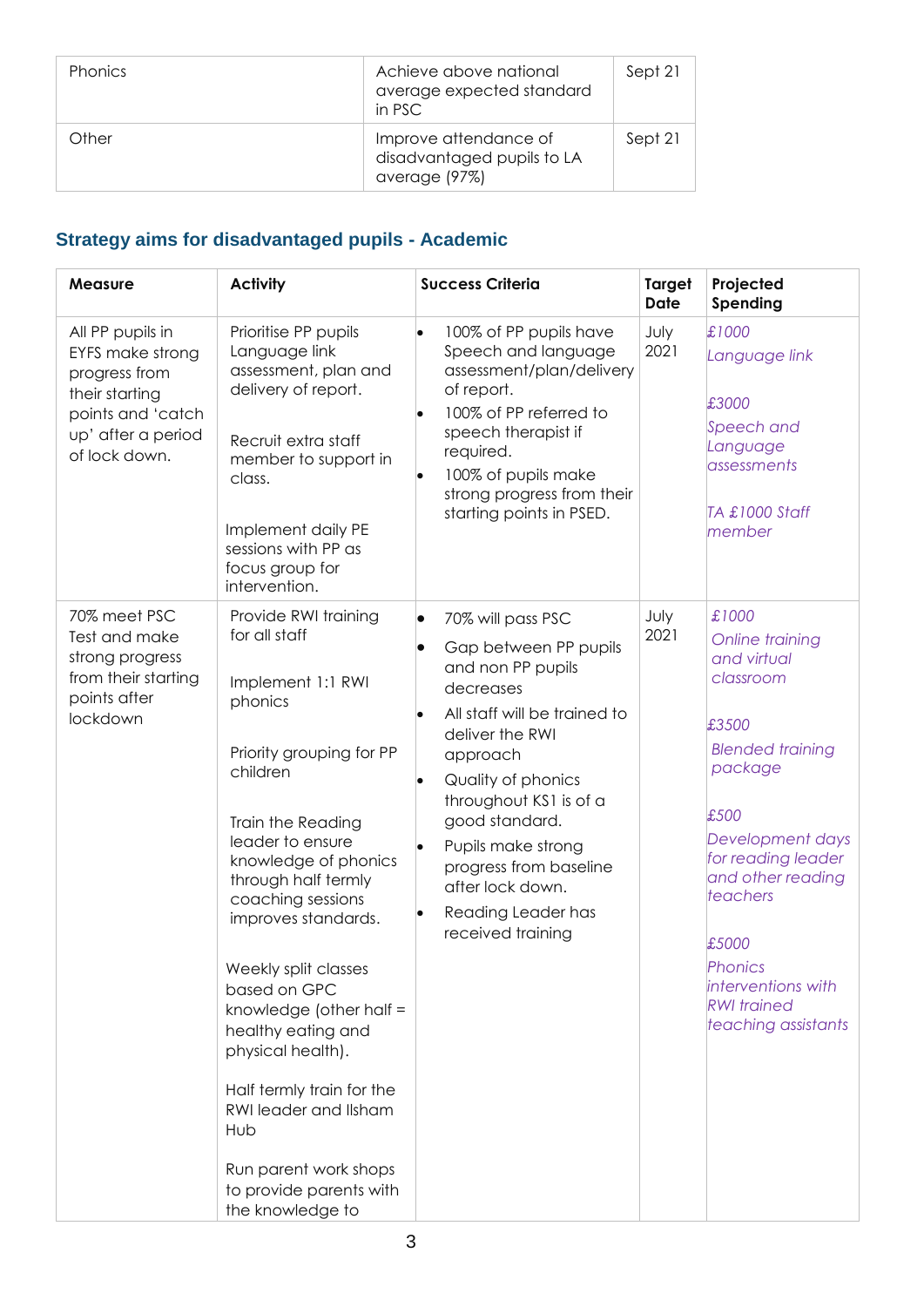|                                                                                               | support learning at<br>home                                                                                                                                                                                                                                                                                                                                                     |                                                                                                                                                                                                                                                                                                                                                                                                                                                                                         |                                |                                                                                 |
|-----------------------------------------------------------------------------------------------|---------------------------------------------------------------------------------------------------------------------------------------------------------------------------------------------------------------------------------------------------------------------------------------------------------------------------------------------------------------------------------|-----------------------------------------------------------------------------------------------------------------------------------------------------------------------------------------------------------------------------------------------------------------------------------------------------------------------------------------------------------------------------------------------------------------------------------------------------------------------------------------|--------------------------------|---------------------------------------------------------------------------------|
| 65% of PP pupils<br>to achieve the<br>expected<br>standard in<br>reading at the<br>end of KS1 | Ensure reading leader<br>with time out of class<br>to focus on PP children<br>groupings<br><b>Ensure Reading</b><br>Leader has release<br>time to coach groups<br>esp lowest 20%<br>Devon SLS to provide<br>training for staff<br>around book choices<br>and ensure library has<br>classical and modern<br>literature. Pupils can<br>'order' books through<br>the subscription. | Reading leader has<br>received effective RWI<br>training for role<br>Reading leader has<br>sufficient out-of-class time to<br>undertake role effectively<br>Quality of teaching of<br>reading improves following<br>effective feedback from<br>reading leader<br>Teachers feedback on<br>effectiveness of Reading<br>leader's coaching role and<br>support.<br>Pupils identify that they<br>have easy access to books<br>of their interest and<br>appropriate to their reading<br>level | <b>May 21</b>                  | £1000<br><b>Release cover</b>                                                   |
| 65% of PP pupils<br>to achieve the<br>expected<br>standard in<br>Writing at the end<br>of KS1 | Prioritise 1:1<br>conferencing with<br>adults to support PP<br>pupils. Priority seating<br>in the classroom for PP<br>pupils.                                                                                                                                                                                                                                                   | Interim in-depth<br>assessment of PP pupils'<br>progress towards the<br>end of year expected<br>standard (using Teacher<br>Assessment Framework).<br>80% PP pupils achieve<br>expected standard<br>Pupils make strong<br>progress from Reception<br>baseline.                                                                                                                                                                                                                           | July<br>2021<br>Half<br>termly | £8000<br>Interventions in KS1<br>£2000<br>Daily reading                         |
| 70% of PP pupils<br>are ARE in<br>reading by the<br>end of KS2                                | Devon SLS to provide<br>training for staff<br>around book choices<br>and ensure library has<br>classical and modern<br>literature. Pupils can<br>'order' books through<br>the subscription.                                                                                                                                                                                     | 79% PP pupils achieve<br>expected standard<br>(judgement will be<br>based on teacher<br>assessment against the<br>framework and<br>supported by the use of<br>2016 SAT paper.<br>Moderation will be<br>carried out by Senior                                                                                                                                                                                                                                                            | July 21                        | £8,000<br>AR<br>£2000<br><b>Devon Library</b><br>Service<br>£500<br><b>CLPE</b> |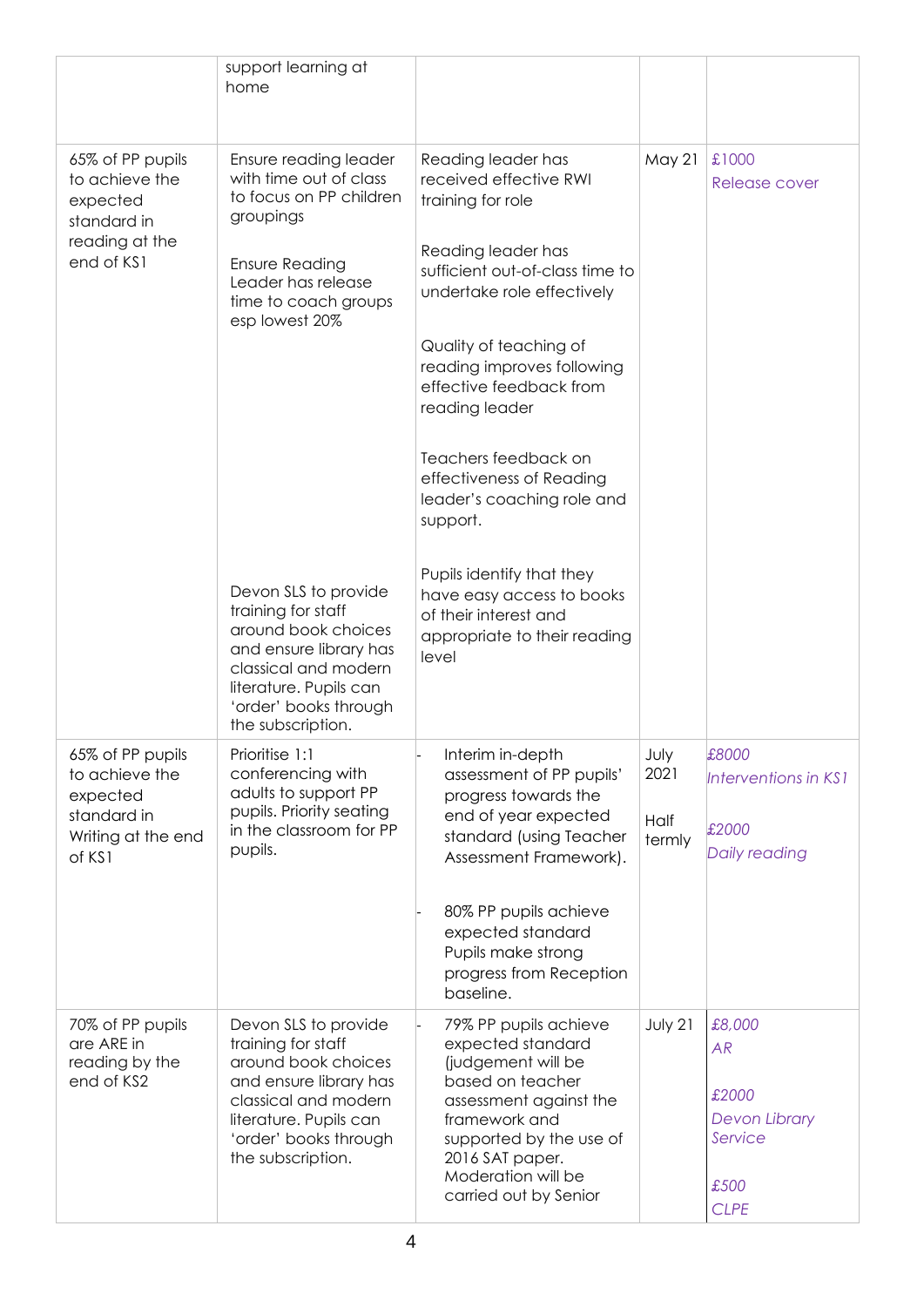| Capitalise on<br><b>Accelerated Reader</b><br>to ensure that reading<br>books are matched as<br>closely as possible to<br>pupil reading need<br>and that AR is also to<br>monitor the frequency<br>of their reading. | Teacher).<br><b>Accelerated Reader</b><br>data shows that pupils<br>are reading frequently<br>and that the books are<br>matched successfully to<br>their reading level. | £2000<br>Librarian - Autumn<br>£8000<br>Interventions in<br>KS <sub>2</sub> |
|----------------------------------------------------------------------------------------------------------------------------------------------------------------------------------------------------------------------|-------------------------------------------------------------------------------------------------------------------------------------------------------------------------|-----------------------------------------------------------------------------|
| Weekly split classes<br>based on reading<br>ability, fluency,<br>stamina and<br>comprehension (other<br>half = healthy eating<br>and physical health<br>with Premier Sport).                                         |                                                                                                                                                                         | £2000<br>Daily reading                                                      |

### **Strategy aims for all pupils 2020–21 – Pastoral**

| Aims                                                                                          | <b>Activity</b>                                                                                                                                                           | <b>Success criteria</b>                                                                                                                                                                                                                                                                                                                                                                                                                                                                 | Target<br>dates | Projected<br>spending                                                                     |
|-----------------------------------------------------------------------------------------------|---------------------------------------------------------------------------------------------------------------------------------------------------------------------------|-----------------------------------------------------------------------------------------------------------------------------------------------------------------------------------------------------------------------------------------------------------------------------------------------------------------------------------------------------------------------------------------------------------------------------------------------------------------------------------------|-----------------|-------------------------------------------------------------------------------------------|
| All pupils to show<br>improved<br>resilience and<br>more positive<br>attitudes to<br>learning | Implement first<br>responder roles and<br>provide training<br>Identify pupils' social,<br>emotional and mental<br>health (SEMH) needs<br>through use of Boxall<br>Profile | First responders effective in<br>role as a result of training<br>Effective analysis of 'time<br>outs' to track trends<br>- Lower number of 'time<br>outs'<br>- Pupil questionnaires show<br>positive approach to<br>a<br>learning and well-being.<br>- Family questionnaires<br>identify a positive picture of<br>their child's wellbeing and<br>attitude to learning.<br>Decreasing levels of FTE<br>Decreasing levels of PEX<br>100% of PP pupils offered<br>breakfast club provision | July<br>2021    | £1000<br><b>SEMH</b> referrals<br>and support<br>£5000<br>Breakfast food<br>and resources |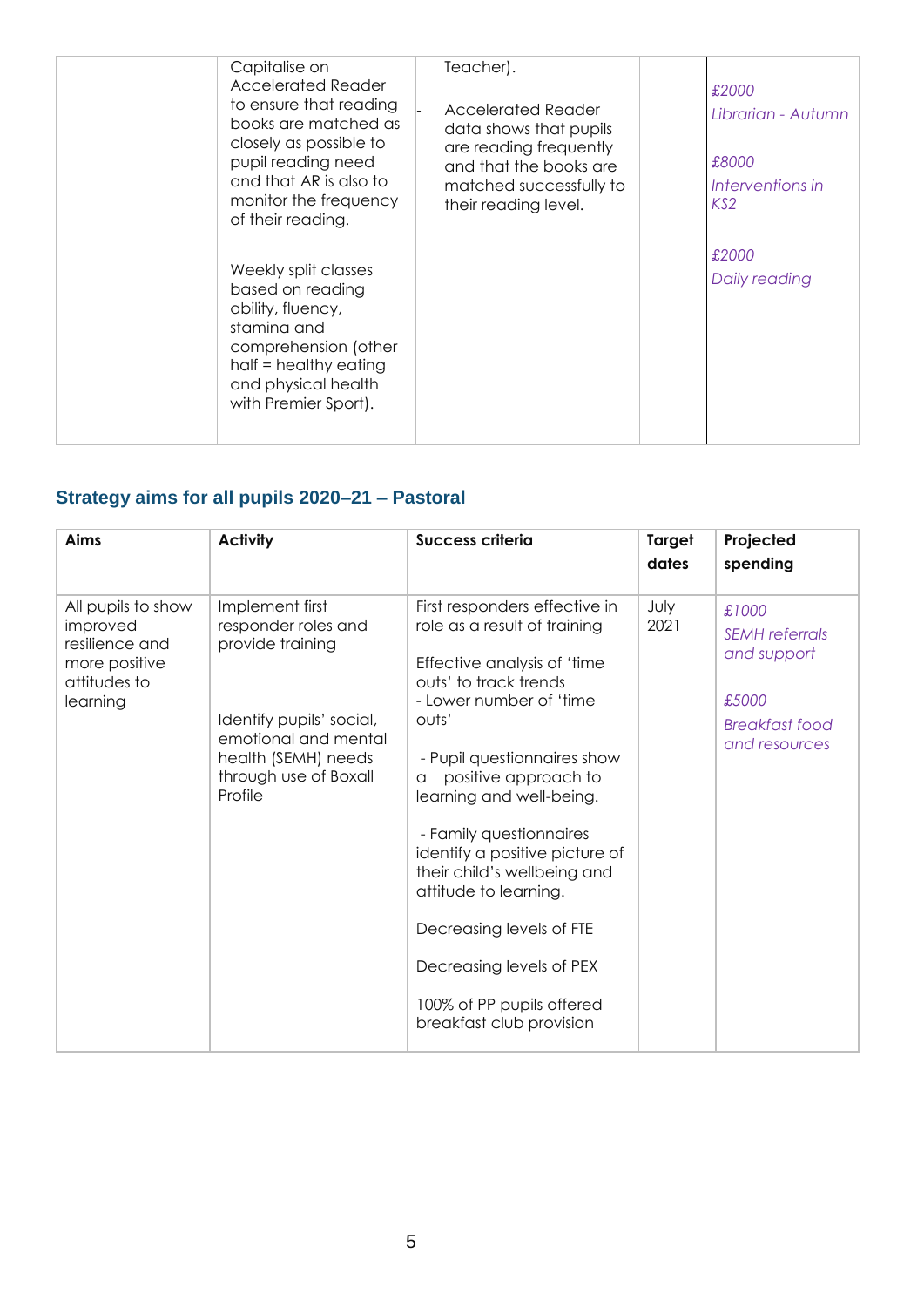| The most<br>disadvantaged<br>pupils attend<br>more regularly,<br>punctually and<br>show improved<br>readiness to learn                                      | Develop pastoral<br>support further,<br>including:<br>Breakfast provision to<br>work with families<br>Analyse attendance<br>and create action<br>plans to support families<br>to improve attendance<br>Use EWO to support<br>and challenge PA.<br>Improve parental<br>engagement through<br>coffee mornings and<br>'you said we did'<br>boards<br>Identify families with<br>Safeguarding officer to<br>provide support and<br>challenge for families. | 1.<br>3.                                                      | Attendance of<br>disadvantaged<br>pupils improves to<br>97%<br>2. Attendance registers<br>record decline in<br>these pupils' late<br>arrivals<br>Questionnaires/infor<br>mal contact show<br>parental<br>engagement is<br>improved                                                                                                                                                               | Dec<br>2020<br>April<br>2021<br>July<br>2021 | £4000<br><b>TA/HLTA</b><br><b>Breakfast Club</b><br>£1500<br><b>EWO</b><br>£2000<br>Attendance<br>$monitoring -$<br>Admin<br>£1500<br><b>Breakfast club</b><br>subsidy |
|-------------------------------------------------------------------------------------------------------------------------------------------------------------|-------------------------------------------------------------------------------------------------------------------------------------------------------------------------------------------------------------------------------------------------------------------------------------------------------------------------------------------------------------------------------------------------------------------------------------------------------|---------------------------------------------------------------|--------------------------------------------------------------------------------------------------------------------------------------------------------------------------------------------------------------------------------------------------------------------------------------------------------------------------------------------------------------------------------------------------|----------------------------------------------|------------------------------------------------------------------------------------------------------------------------------------------------------------------------|
| Ensure pupils'<br>needs are met<br>which results in a<br>decrease in:<br>The number<br>of individuals<br>who have<br>multiple FTE<br>The number<br>of FTEs. | Train First Responder in<br>de-escalation strategies<br>Staff training on positive<br>behaviour approaches<br><b>Train Safeguarding</b><br>officer to provide<br>support and challenge<br>for families.                                                                                                                                                                                                                                               | $\bullet$<br>$\bullet$<br>$\bullet$<br>$\bullet$<br>$\bullet$ | Number of pupils<br>moving to 'Amber'<br>lowers over time<br>Number of pupils in<br>reflection time<br>decrease over time<br>Number of pupils<br>who have multiple<br>reflection time<br>decrease over time<br>Number of pupils<br>who are FTE lowers<br>over time<br>Number of pupils<br>who have multiple<br>FTE lowers over time<br>Number of pupils<br>using Alternative<br>Provision lowers | Dec<br>2020<br>April<br>2021<br>July<br>2021 | £28,000<br>Safeguarding<br>officer                                                                                                                                     |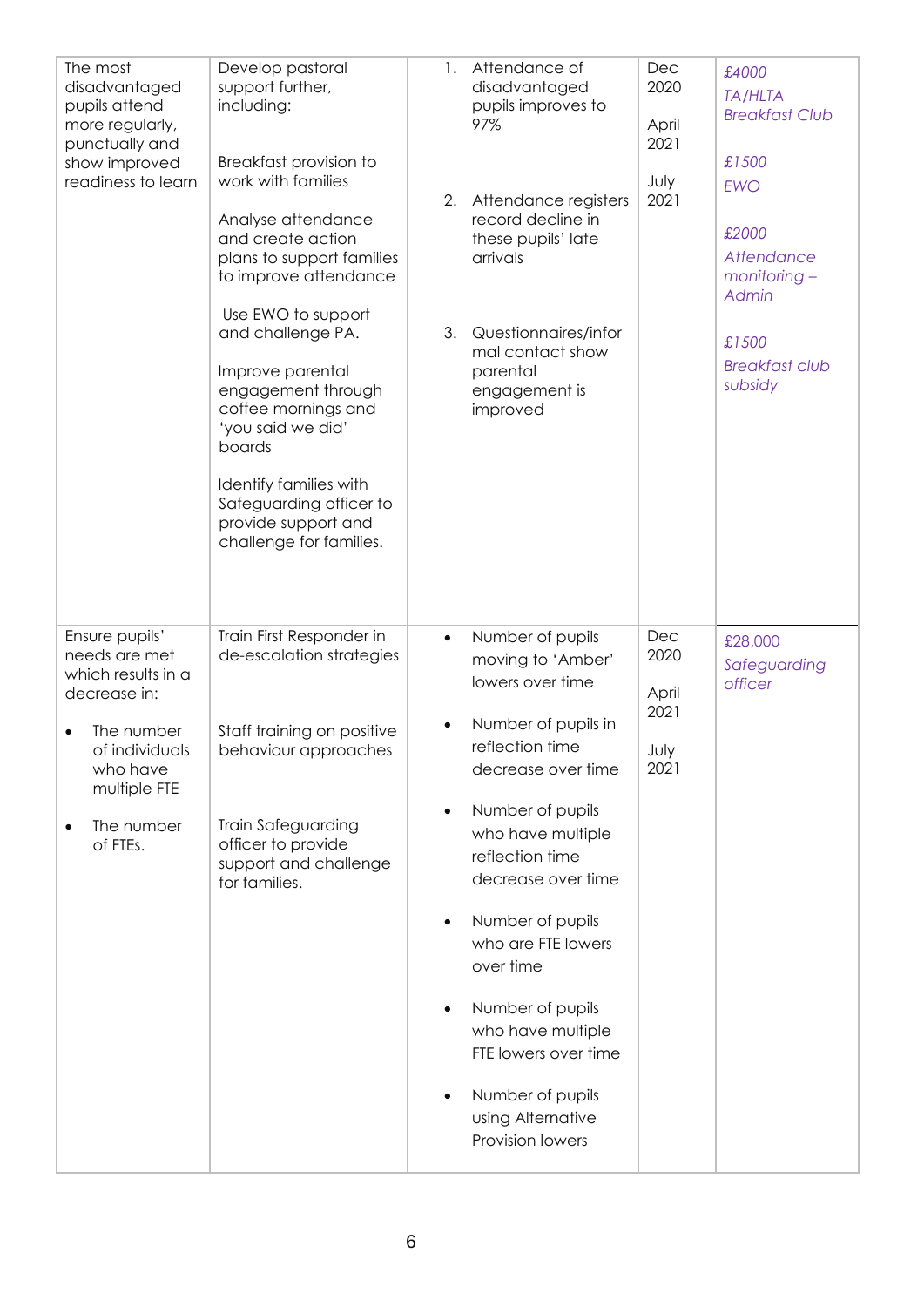# **Monitoring and Implementation**

| Area                | Challenge                                                                                                                        | <b>Mitigating action</b>                                                                                                                                                                                                                                                                                    | Monitoring                                                                                                                                                                                                                                                                                                                                                                                        |
|---------------------|----------------------------------------------------------------------------------------------------------------------------------|-------------------------------------------------------------------------------------------------------------------------------------------------------------------------------------------------------------------------------------------------------------------------------------------------------------|---------------------------------------------------------------------------------------------------------------------------------------------------------------------------------------------------------------------------------------------------------------------------------------------------------------------------------------------------------------------------------------------------|
| Teaching            | Ensuring<br>enough time is<br>given over to<br>allow for staff<br>professional<br>development                                    | Use of INSET days for RWI<br>whole school training and<br>additional cover being<br>provided by senior leaders<br>Use of Ilsham English hub to<br>support reading leader with<br>monthly monitoring visits.<br>Use of education<br>consultant to provide<br>outstanding CPD to<br>implement the curriculum. | RWI training in Autumn term for all<br>staff<br>Reading leader to monitor the<br>progress of early reading and the<br>impact of the systematic phonics<br>method<br>Ilsham Hub has supported reading<br>leader with virtual check ins to<br>monitor progress and to provide<br>further training for all staff<br>Impact of Curriculum development<br>on pupils Character and academic<br>progress |
| Targeted<br>support | Ensuring<br>enough time<br>for school<br>leaders to<br>ensure all staff<br>are able to<br>effectively<br>support small<br>groups | Reading leader has every<br>morning out of class to<br>support individuals.<br>Maths Lead has 0.2 non<br>contact time, Senco 0.4<br>non contact time<br>and Literacy lead has 0.2<br>non-contact                                                                                                            | Leadership time is guided to support<br>$\bullet$<br>pupil progress<br>Leaders coach and support staff in<br>l.<br>their area of expertise<br>Through leader support, high quality<br>teaching and interventions are<br>evident<br>Pupils show a good level of<br>lo<br>development through interventions                                                                                         |
| Wider<br>strategies | Engaging the<br>families facing<br>most<br>challenges                                                                            | Working closely with the<br>multi-agencies and other<br>schools in the trust.<br>Close working relationship<br>with the EWO.                                                                                                                                                                                | Ensuring that next steps are met while<br>$\bullet$<br>seeking out additional support<br>Expertise is shared across the Trust to<br>support pupil progress<br>EWO time bought to ensure excellent<br>attendance                                                                                                                                                                                   |

### **Review: last year's aims and outcomes**

| Aim                                | Outcome                                                                                                                                                                                             |  | <b>Evidence</b>                                                                                |        |      |  |
|------------------------------------|-----------------------------------------------------------------------------------------------------------------------------------------------------------------------------------------------------|--|------------------------------------------------------------------------------------------------|--------|------|--|
| Progress in Reading and<br>Writing | Strong progress in reading and writing<br>for our disadvantaged pupils at KS2.                                                                                                                      |  | <b>KS2</b> - In reading, writing and<br>maths the combined score<br>increased from 53% to 74%. |        |      |  |
|                                    |                                                                                                                                                                                                     |  |                                                                                                | 2019   | 2020 |  |
|                                    |                                                                                                                                                                                                     |  | R                                                                                              | $60\%$ | 79%  |  |
|                                    |                                                                                                                                                                                                     |  | W                                                                                              | 73%    | 79%  |  |
|                                    | KS1 will focus primarily on ensuring the<br>basic skills are in place for all pupils to<br>meet the expected standard -<br>however pupils made excellent<br>progress from their starting positions. |  | KS1 - In reading, writing and<br>maths the combined score<br>increased from 40% to 58%.        |        |      |  |
| Progress in Mathematics            | Worsening of results since last year. As<br>a result, mastery will be embedded                                                                                                                      |  | Maths in KS2 for those children<br>achieving the expected                                      |        |      |  |